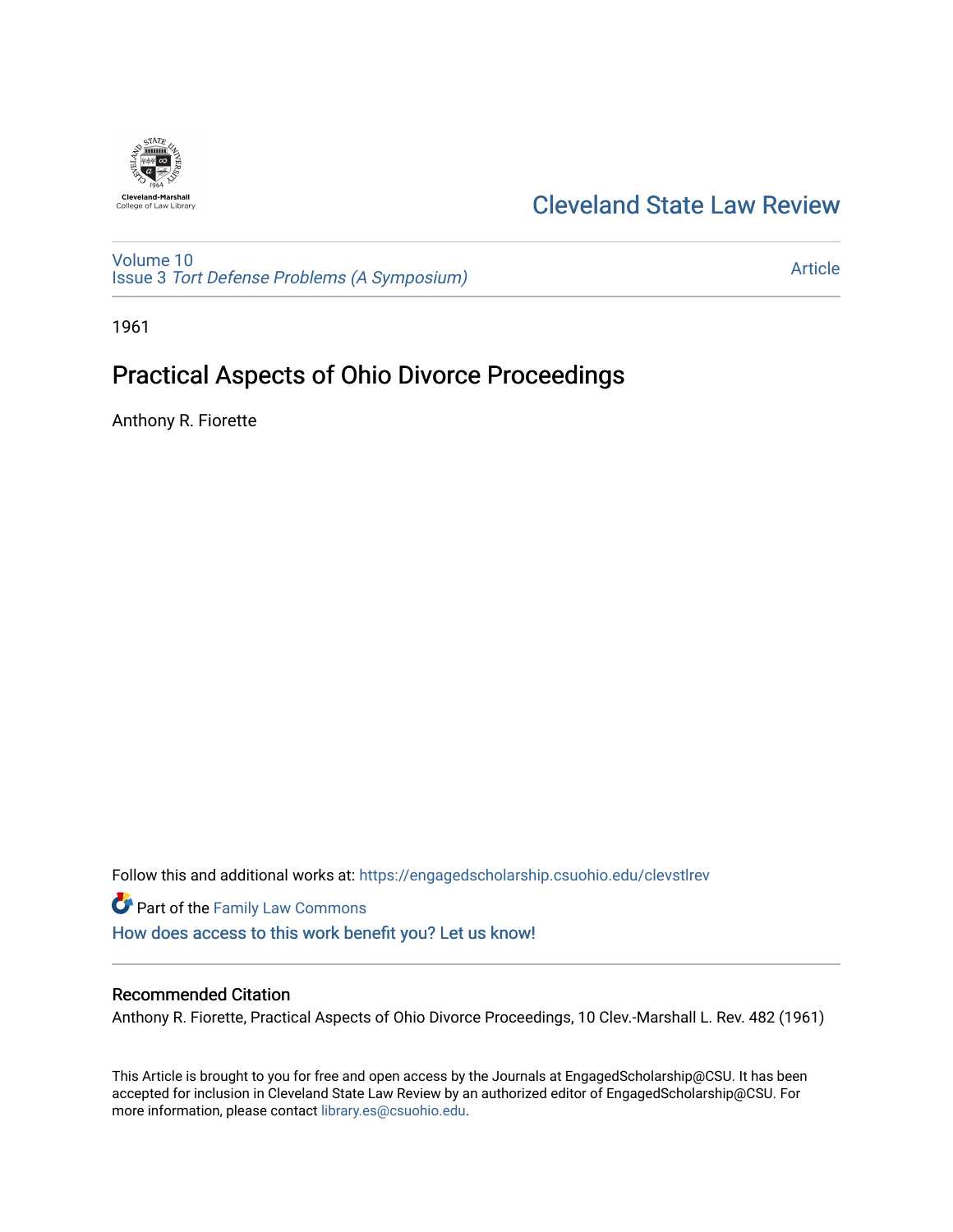## *Practical Aspects of Ohio Divorce Proceedings*

### *Anthony R. Fiorette\**

**N ITS RELATION TO COMMUNITY WELFARE** and national well-being, "Family Law" is high in public interest.

In its administration, the courts are vested with an undefined discretion within the framework of a statutory scheme.

In its enforcement, the lawyer, as an officer of the court, occupies a top position of responsibility. The opportunity to deter, and perhaps prevent, the ultimate dissolution of the family comes first to him, and carries with it, a challenge to his patience, tolerance and particularly to his concept of social service.

When pursuit of divorce and consequent family disorganization appears unavoidable, counsel is accorded a further opportunity to minimize expenses, avoid scandal and bitterness, and to plan the future welfare of the minor children and the estranged spouses.

In performing this task he seeks to evaluate how the court may view the available evidence, and what it might do in awarding custody and alimony, ever mindful of the fluidity of the trial court's authority.

Interesting rather than informative, is the often made statement that in "domestic relations" matters the court first decides, and then finds the law. The basis, if any, for this view may have its origin in the belief that the Ohio Statutes appear to be tailored to accommodate the ideology and philosophy of the trial judge.<sup>1</sup>

"Upon proof to the satisfaction of the court" is the statutory key to the exercise of judicial discretion in granting a divorce.<sup>2</sup>

"Upon satisfactory proof of any of the charges in the petition" the court shall make such order for the disposition, care and maintenance of the children as is just and in their best interest.3

As to alimony and division of property, the trial court is permitted a free and full exercise of its general equity powers as it determines will serve the ends of justice.<sup>4</sup>

<sup>\*</sup>Professor of Law, Cleveland-Marshall Law School.

<sup>&#</sup>x27; § **3105.01** *et seq.* Ohio Revised Code.

<sup>2 §</sup> **3105.10** ORC.

**i §§ 3105.21,** 3109.04 ORC.

**<sup>4 §§ 3105.18, 3105.20</sup>** ORC.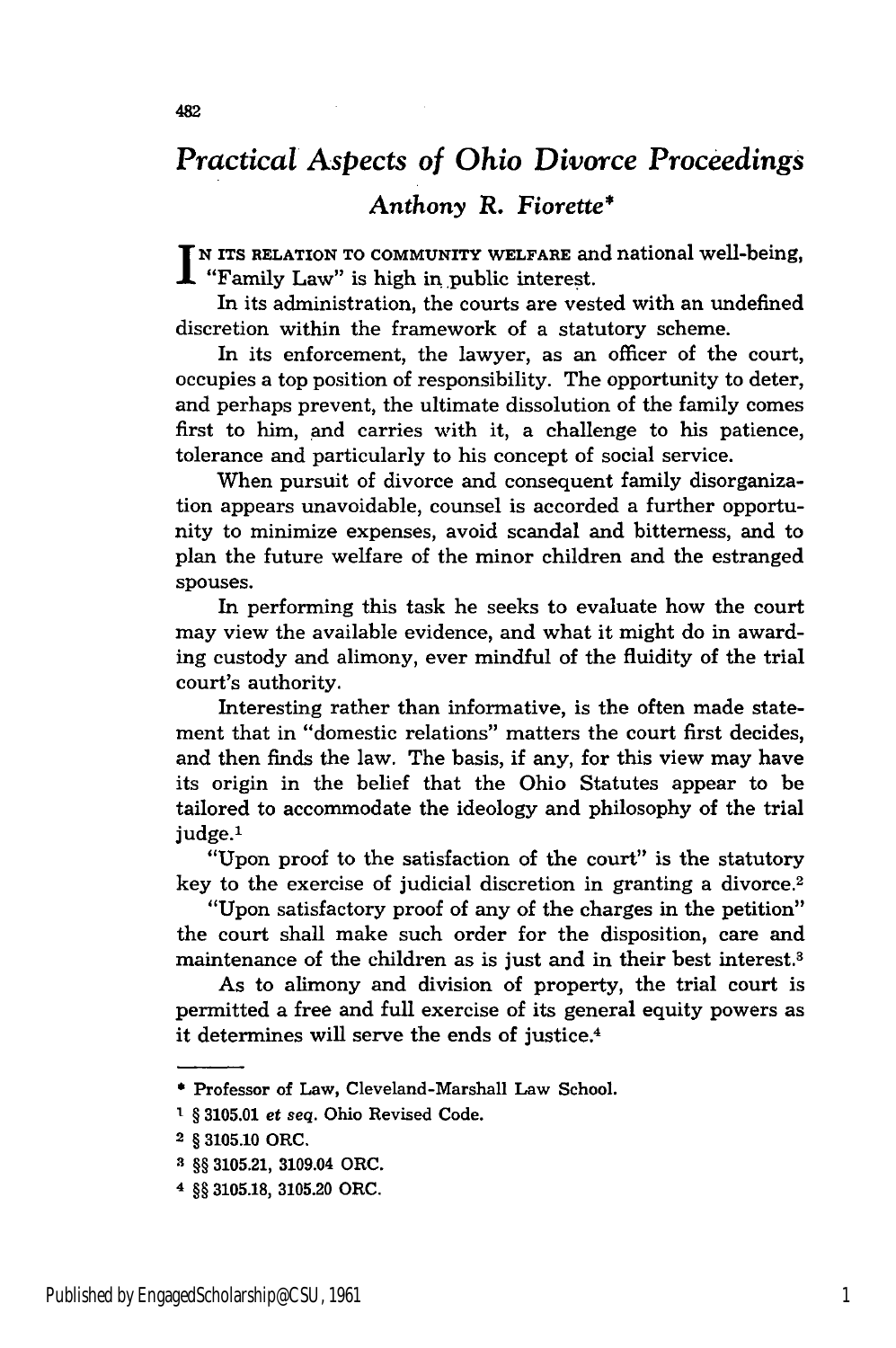The broad sweep of this statutory authority has not been restricted by judicial construction.<sup>5</sup> Actually, reviewing courts have approved its undefined nature. They have uniformly refused to set aside a decree unless the "record" fails to disclose some evidence of a substantial nature supporting the judgment.<sup>6</sup>

On the other hand, the decisions have established objective standards for the exercise of this discretion by defining the duty imposed on the trial court. The state is a party to every divorce or alimony proceeding, and in Ohio where no provision by law is made for actual representation, the court represents the state.<sup>7</sup> It is the duty of the court to use every proper means to reconcile parties seeking divorce or separation.8 The family relation should be preserved until such time as it appears to the court in a divorce proceeding that a legal right to a divorce has been established.9

Because of the public interest in the preservation of the marital status, divorce suits are accorded different treatment from ordinary civil actions and it becomes the duty of the court to be vigilant against collusion and to see that there is compliance with applicable statutes.<sup>10</sup> Whether the trial court thinks it would be better for the parties to have a decree of divorce is not a controlling consideration, $^{11}$  nor is it proper to grant a divorce because the parties will never reconcile or live together. 12 Neither counsel nor the court may author or advise an agreement between the parties to a divorce action where among other things contemplated is the withdrawal of one spouse from the contest to permit the procurement of a decree of divorce **by** the other.13 **A** party to a collusive agreement will be denied relief.<sup>14</sup>

By amending statutes in force, the General Assembly, in 1951, completely eliminated the element of aggression as controlling the discretion of the trial court in awarding alimony to either

- **5** DeMilo v. Watson, Exr., 166 **0.** S. 433, 436 (1957).
- **<sup>6</sup>**Dursa v. Dursa, **78 0.** L. Abs. 498, **500** (1958).
- **<sup>7</sup>**Pashko v. Pashko, 45 **0.** Ops. 498, **500** (1951).
- **8** Pashko v. Pashko, *supra,* p. 501.
- **<sup>9</sup>**Phillips v. Phillips, 48 **0.** App. 322, 324 (1933).
- **<sup>10</sup>**State ex rel. Haun v. Hoffman, 145 **0.** S. 31 (1945).
- **<sup>11</sup>**Phillips v. Phillips, *supra,* note 9, p. **323.**
- 12 Sevi v. Sevi, **83 0.** L. Abs. 257, 259 (1959).
- **<sup>13</sup>**Maimone v. Maimone, **55 0.** L. Abs. 566, **573** (1949).
- 14 Maimone v. Maimone, *supra.*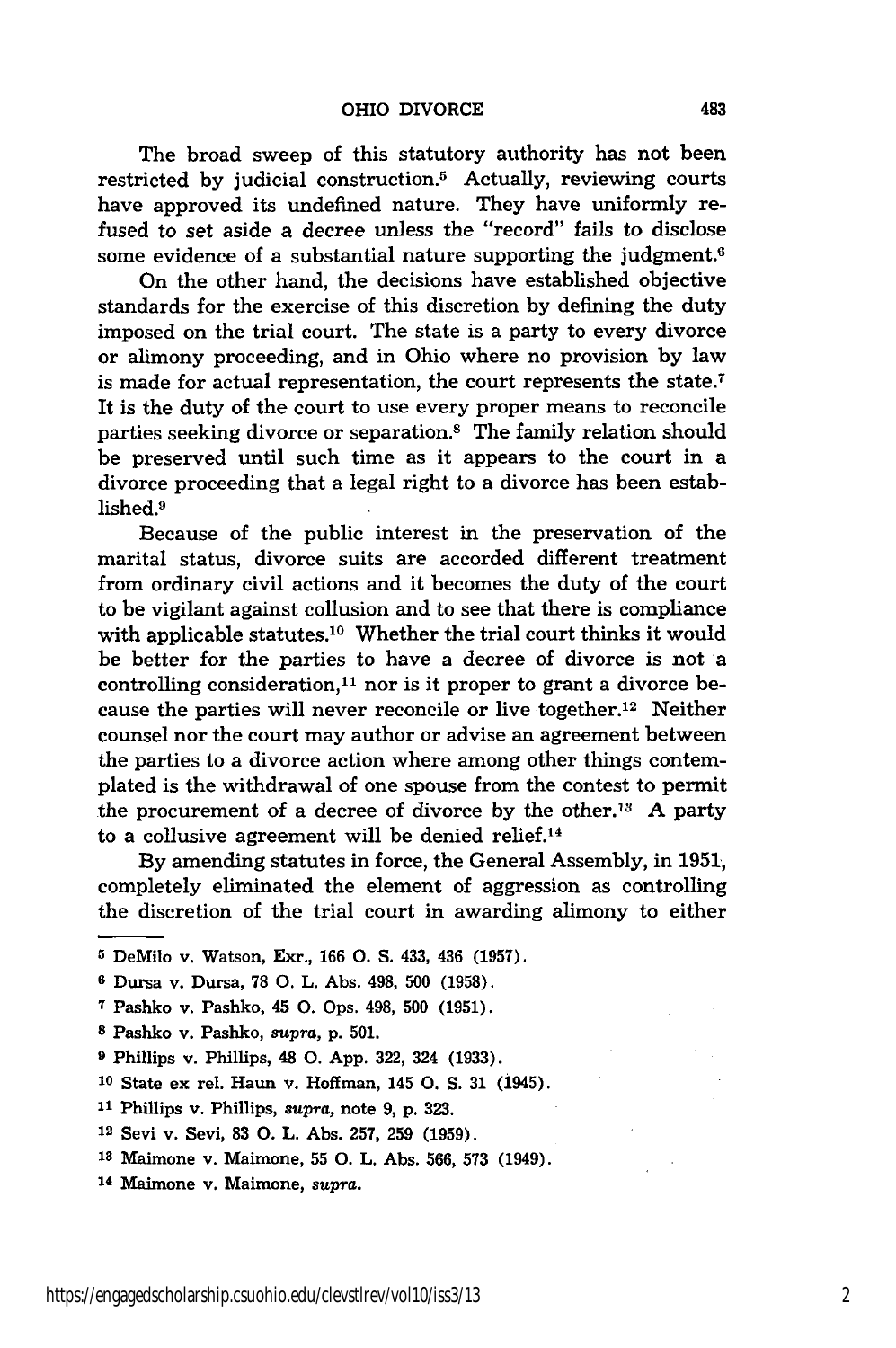the husband or the wife,15 notwithstanding the court's language in *Hunt v. Hunt.16* The offending party cannot be deprived of all rights bestowed by the marital relationship if to do so would shock the conscience of the court.<sup>17</sup>

Not to be minimized in its practical consequences, and which provides a directional guide to the court's discretion, is the judicially imposed clean hands doctrine. In theory, the rule provides that a divorce shall never be granted against an innocent spouse, and that a divorce shall not be granted either spouse where each spouse proves the other guilty of marital fault constituting grounds for divorce.<sup>18</sup> Of ancient origin, the doctrine seems to rest on the equitable principle that one may not be heard to complain of an injury from the acts of another when he is subject to a charge of a similar nature. Its true function, however, is to effectuate the public policy against dissolution of the family through easy divorces.

In applying this rule the trial judge is vested with the widest discretion,<sup>19</sup> and at his discretion the trial judge may, or may not, apply the rule, provided, of course, the spouse to whom the decree is awarded has made sufficient proof to authorize it.20 Where the action for divorce is brought on the statutory ground that "either party had a husband or wife living at the time of the marriage," the court will not apply the rule.<sup>21</sup>

The social usefulness of the rule has been questioned for the reason, among others, that it mistakenly assumes dissatisfied spouses living in an atmosphere of discontent and distrust can preserve and maintain a family unit helpful to the community. In this state, it appears the rule will continue in force until legislative action intervenes.<sup>22</sup>

#### Avoid Scandal and **Bitterness**

Of the precautions to be heeded, the first to be noted is to avoid scandal and bitterness. The tension suffered in seeking or

- **Is** Slyh v. Slyh, 72 **0.** L. Abs. 537, 543 (1955).
- *<sup>19</sup>*Flatter v. Flatter, **71 0.** L. Abs. **89,** 91 (1954).
- **<sup>20</sup>**Slyh v. Slyh, *supra,* note **18,** p. 540.
- **<sup>21</sup>**Smith v. Smith, **72 0.** App. 203, 217 (1943); Eggleston v. Eggleston, **156**

**22** Keath v. Keath, **78 0.** App. 517, **520** (1946).

**<sup>15</sup>**Gage v. Gage, 165 **0.** S. 462, 464 (1956).

**<sup>16</sup>**169 **0.** S. 276, **282** (1959).

**<sup>17</sup>**Nelson v. Nelson, **108 0.** App. 365, 369 (1958).

**<sup>0.</sup>** S. 422, 428 **(1952).**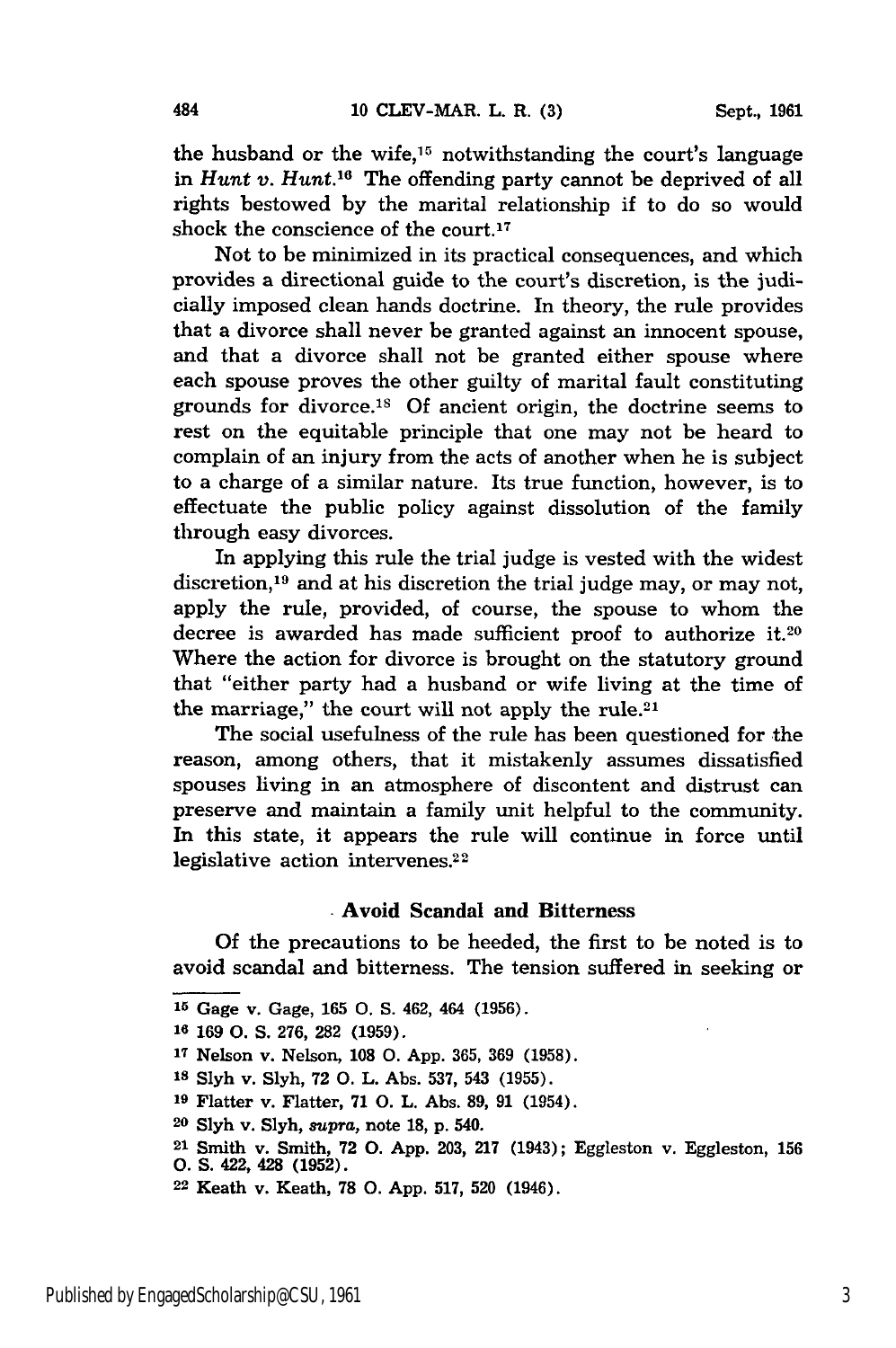in defending divorce and alimony suits takes its toll of every member of the family. But, the parents present the immediate problem. Many appear in shock from humiliation and injured pride. Others, motivated by anger and hate seem bent on seeking vengeance. If allowed to persist these emotions become serious obstacles for court and counsel. None will dispute that bitterness and scandal serve no useful purpose in resolving any phase of the marital controversy.

Admittedly, the client's tremulous agitation is not easy to neutralize. But some soothing influence is needed to restore normalcy of mind and capacity for calm reflection if a fair and reasonable result is to be reached. Whatever treatment may be required, counsel must administer it.

#### Haste or Delay

Another absorbing problem is encountered in determining whether the family interests justify haste or delay. Delay may aid, but haste may preclude, a reconciliation of the spouses. Experience would seem to favor rational use of time in seeking to preserve the marriage.

The foremost and primary concern of counsel and court is the welfare of minor children. This paramount duty tends to be ignored **by** facilitating hasty dissolution of the family unit. Even where violence may be threatened, a quick divorce is not per *se* the solution. Less drastic and more effective legal procedures are available to prevent physical harm.

Moreover, if it be the prevailing judicial view that 'divorce suits are accorded a different treatment from ordinary civil actions,'<sup>23</sup> then this view may be construed to declare that efforts to preserve a family ought not to be compressed to fit the time requirements of a crowded or light court docket or of the judge's calendar. The convenience of administration and of counsel should yield to assure a just result.

No one can prescribe a formula for reconciling unhappy spouses. Each case is unto itself. Every case commands patience and resourcefulness of the highest order. When these fail, and pursuit of divorce seems inevitable, then plans should be considered for such matters as division of property, alimony, custody and support for minor children.

**<sup>23</sup>**State ex rel. Haun v. Hoffman, 145 **0.** S. **31** (1945).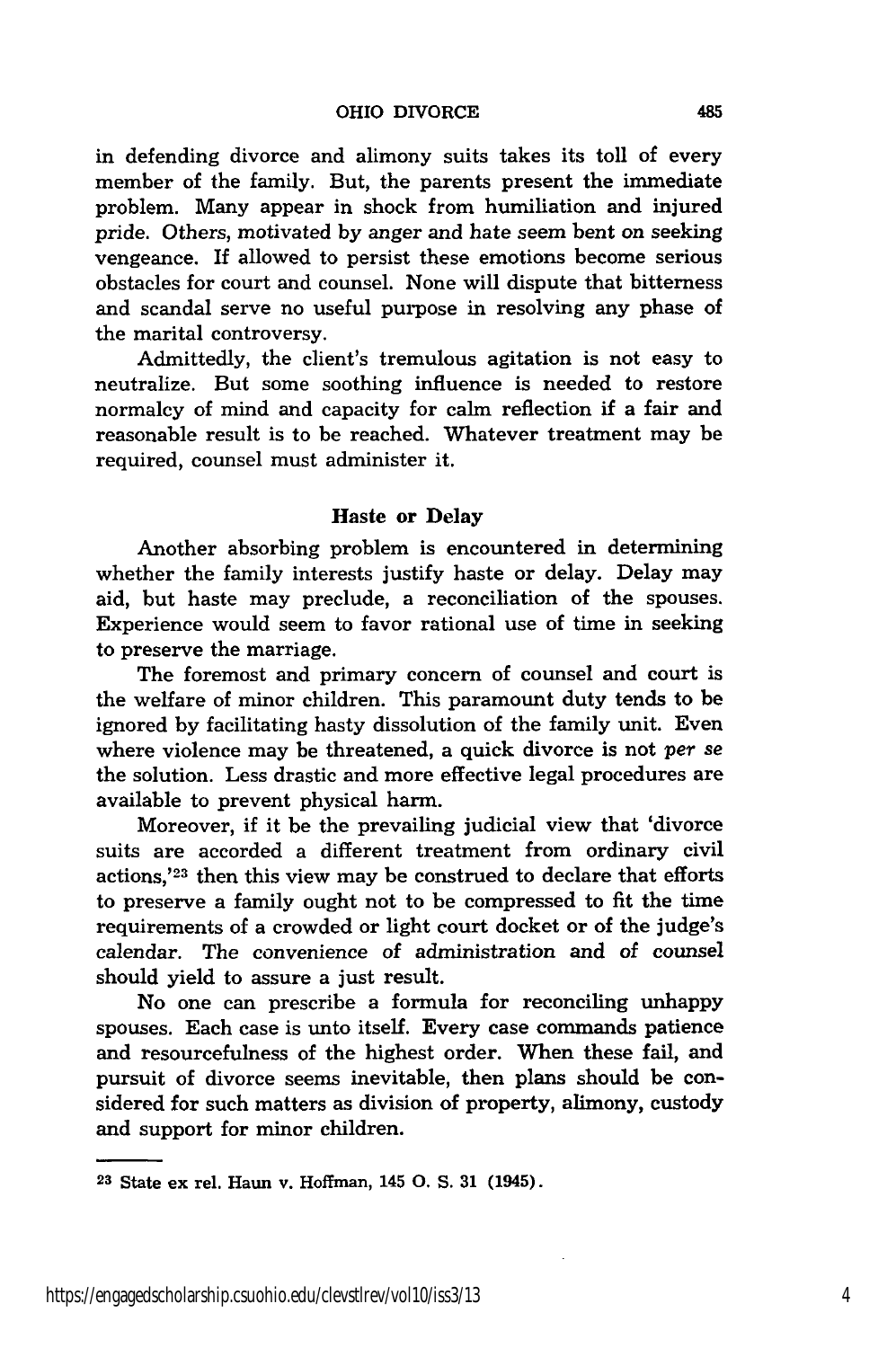Though collusion to obtain a divorce is against public policy, it is equally true that an amicable and reasonable disposition of property rights, obligations of support, custody and other related matters is clearly in the public interest. In these particulars the spouses have the advantage of knowledge and time to effect a result more suitable to each than what a court may order from the evidence before it.

#### Factual Information **Supported by Corroboration in Preparation for Trial**

Typical of self-serving assumptions counsel can not afford to enjoy, is that which induces belief in an easy disposition of the case. Normally, the emotional and lengthy recitals by the client of his unhappy marital experiences neither provide what is needed nor establish adequate proof therefor. To be effective in negotiation, in trial or in giving advice, the need for having all available information organized, and evaluated, can not be underestimated. Inquiry into personal and private affairs always presents difficulties, and lack of funds imposes further limitations. Nevertheless adeptness and effort in the execution of this responsibility is expected of counsel.

A list of marital matters to be examined and appraised should include:

- 1. Place and date of marriage—how long engaged—parental approval or absence thereof.
- 2. Place and date of birth of each spouse and child.
- 3. State of health of same . . . any past or present need for medical, mental or dental treatment.
- 4. Each spouse's family background . . . re marital, financial, and other difficulties.
- **5.** Schooling and education of each spouse.
- 6. Behavior pattern and unusual traits of each spouse before and during marriage.
- 7. Behavior pattern and unusual traits of the children.
- 8. Attitude toward religion and church activities.
- 9. Origin and duration of marital dissension.
- 10. Influence, if any, of relatives, in-laws, divorced friends, and other persons.
- **11.** Possible extra-marital activities.
- 12. Possible pregnancy of wife.
- 13. Question of the paternity of any child.
- 14. Social-civic-business activities of each spouse.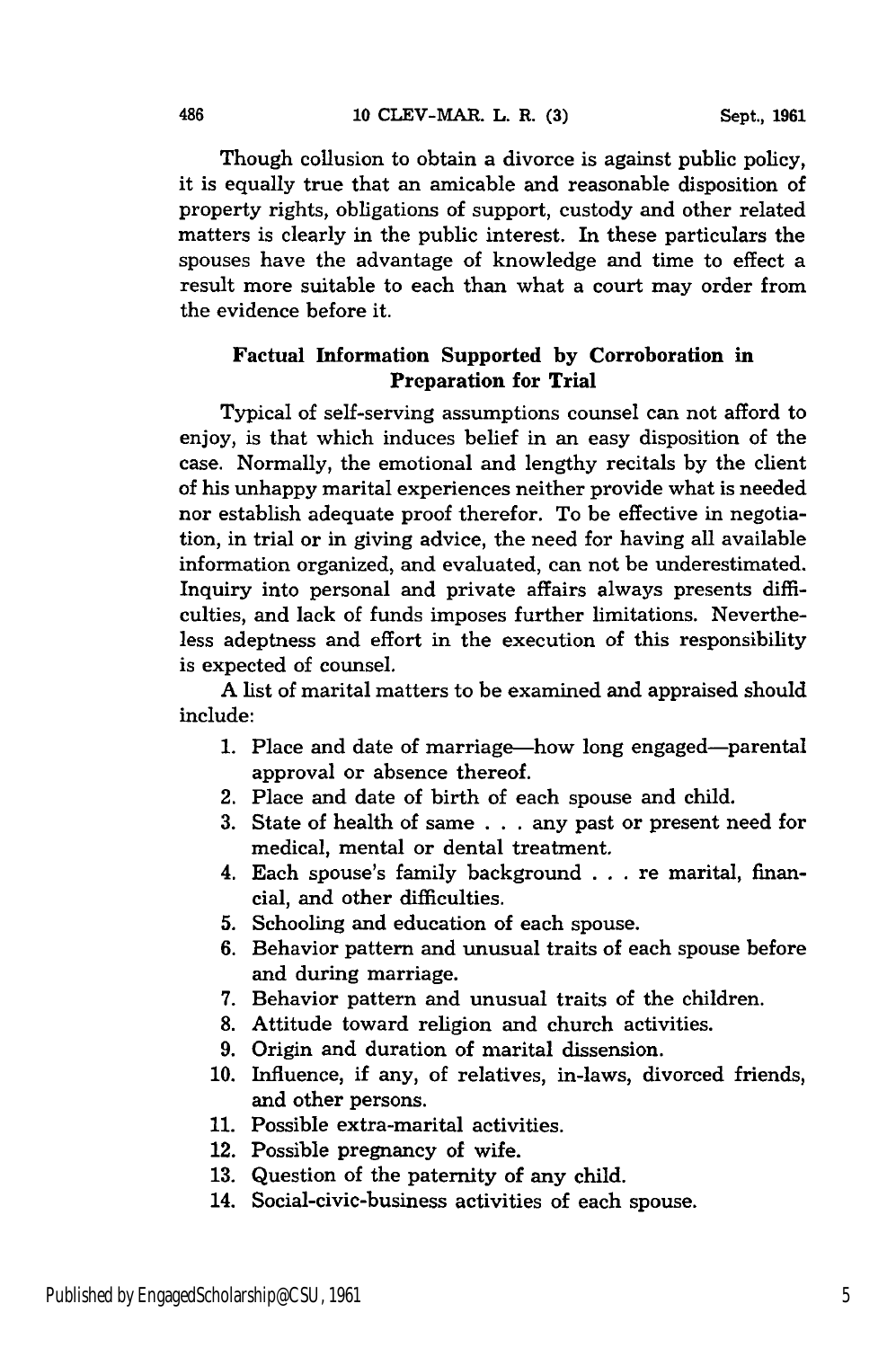- 15. Spouse participation in family management.
- 16. Living standards . . . re . . . family income.
- 17. Wife's earnings, if any, how used.
- 18. Husband's employment record.
- 19. Companionship between spouses or lack thereof.
- 20. Specific acts relied upon for divorce or alimony.
- 21. Specific circumstances that precipitated seeking legal relief.
- 22. Present and previous marital domicile.
- 23. Available corroborating proof of all the foregoing.

Full disclosure of the financial status of each spouse should be established, by an exchange of affidavits covering, if possible:

- 1. Earnings of each and disposition thereof during marriage.
- 2. What assets each brought to the marriage.
- 3. Present holdings of cash and securities of each. How acquired-where kept. Safe deposit box, if any.
- 4. Antenuptial agreement, if any.
- 5. Receivables . . . rents, loans, annuities, trust income and other, if any.
- 6. Expected inheritances.
- 7. Real estate . . . location . . . value . . . when and how acquired-escrow agent-cost-how paid-legal evidence of title.
- 8. Household goods, automobiles, boats, heirlooms and other tangible property of value.
- 9. Nature and amount of life insurance held by each . **. .** beneficiaries thereof.
- 10. Business transactions between spouses, if any, circumstances thereof.
- 11. Current family income.
- 12. Current living expenses.
- 13. Debts owed and how current.
- 14. Minimum requirements of the minor children and of each spouse, if separated.

Until final hearing, preliminary orders are effective instruments for the preservation of family assets and for the enforcement of marital rights. To be considered is the need for an order:

- 1. Not to molest or harm.
- 2. Not dispose of assets.
- 3. Excluding from marital home.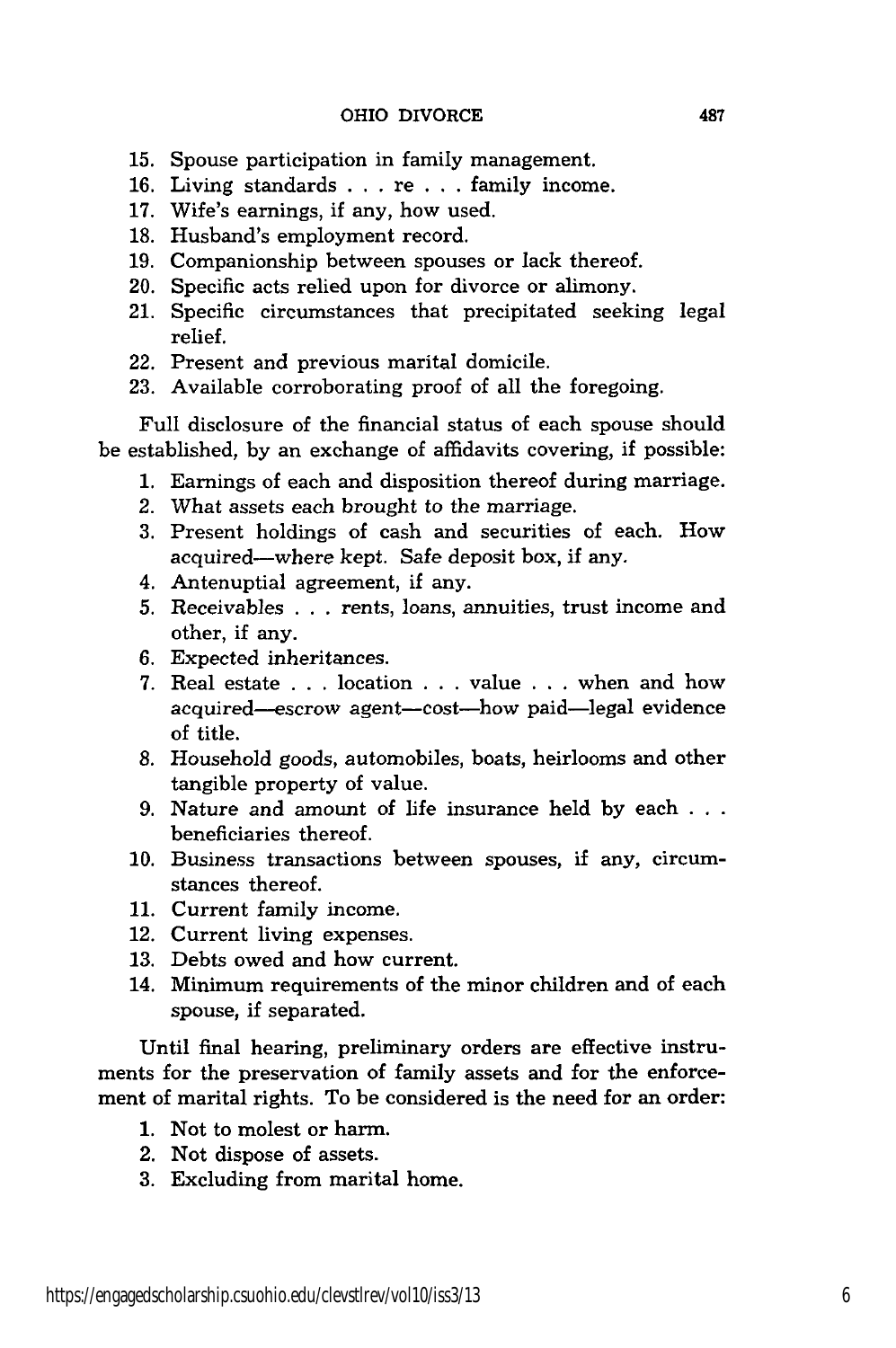- 4. For temporary alimony.
- **5.** For temporary custody.
- **6.** For expenses, attorney fees.

#### Service of Process

Existing circumstances necessarily control whether the service of process shall be personal service or notice **by** publication. Where personal service cannot be obtained on the defendant in Ohio, the limitations imposed thereby on the court's authority should be made clear to the client.

#### The Petition

Appropriate regard for the dignity and possible rehabilitation of the family is indicated in drafting the petition. Counsel should not present a bill of infamy. Abandoned defamatory allegations may furnish the offended spouse with a basis for charging extreme cruelty. Pleadings should be brief,<sup>24</sup> concise, and legally sufficient, and not serve as scandal sheets to degrade character and further estrange the spouses.

Real estate should be adequately described therein to invoke *lis pendens,* and in proper cases to empower the court to render judgment *in rem. 2 5*

In addition to reciting the particular remedies sought, the prayer for relief should include a request for general relief.26

#### The Trial

It would seem unnecessary to remind counsel that his skill, industry and the philosophy directing his efforts are mirrored in the "record" he builds in conducting the trial. Significantly, something more than the client's case may be adjudged by "the record."

There can be no judgment by default in a divorce or alimony action. Failure to deny charges of marital fault can not be considered as an admission. And, admissions cannot be received which the court has reason to believe were obtained by improper means.27 By these rules and by Section **3105.10** R. **C.** a formal trial is mandatory though the action is not contested.

**<sup>24</sup> Slyh** v. **Slyh,** supra, note **18, p. 539.**

**<sup>25</sup>**§ **2703.26** ORC; Cook et al. v. Mozer, **108 0. S. 30 (1923);** Reed v. Reed, 121 **0. S. 188 (1929).**

**<sup>26</sup>**Flatter v. Flatter, supra, note **19, p. 96.**

**<sup>27</sup>**Ridgeway v. Ridgeway, **162 0. S. 119; 69 0.** L. Abs. 341, 344 (1954).